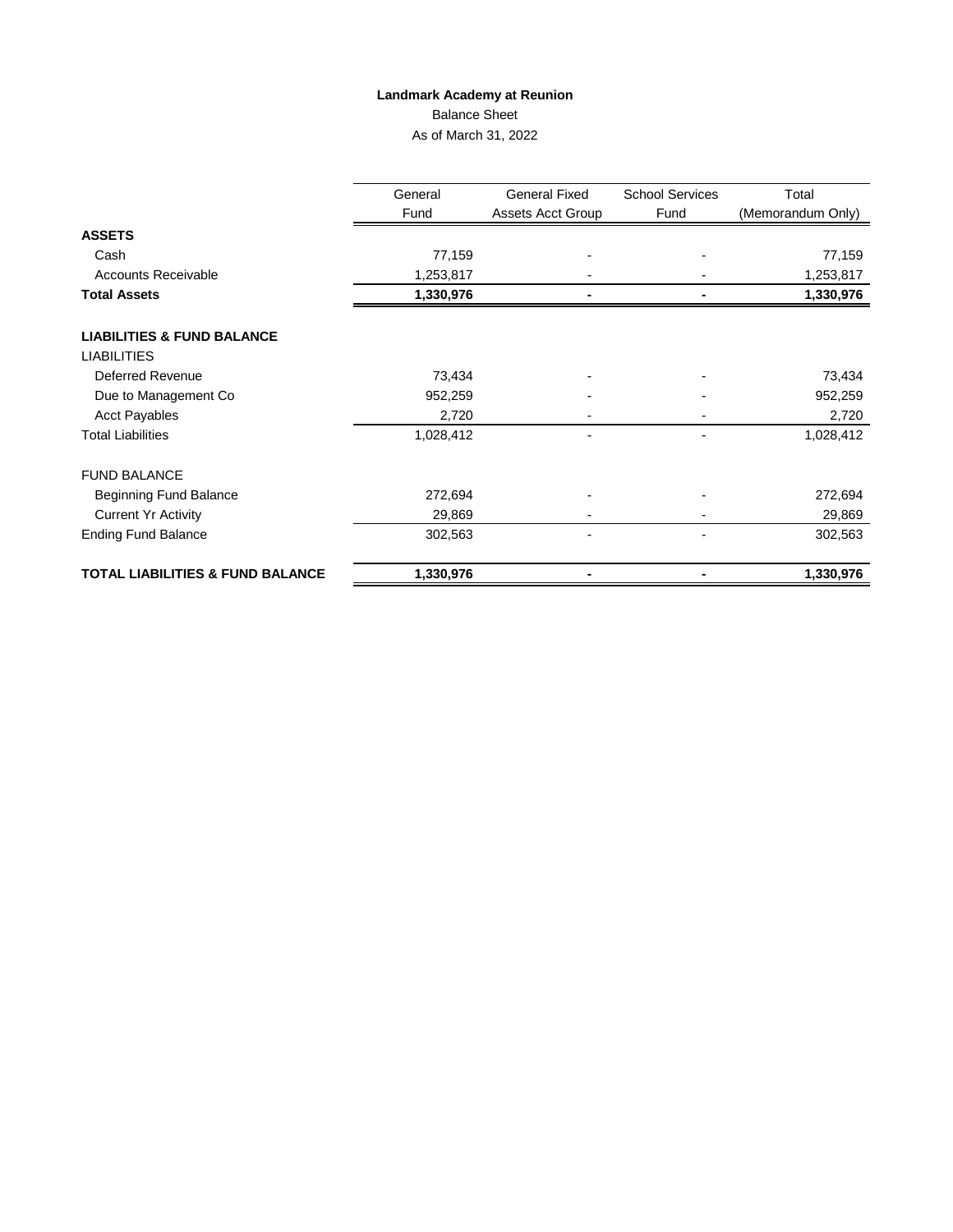# **Landmark Academy at Reunion**

## Combined Statement of Revenues, Expenditures and Changes in Fund Balance

| For the 9 months ending March 31, 2022 |  |  |  |
|----------------------------------------|--|--|--|
|----------------------------------------|--|--|--|

|                                               | General    |                |            |                | School Svc    |                |            | Total (Memorandum Only)  |                          |             |  |
|-----------------------------------------------|------------|----------------|------------|----------------|---------------|----------------|------------|--------------------------|--------------------------|-------------|--|
|                                               | <b>YTD</b> | Annual         |            | <b>YTD</b>     | Annual        |                | <b>YTD</b> | Annual                   |                          | % of Budget |  |
|                                               | Actual     | <b>Budget</b>  | Variance   | Actual         | <b>Budget</b> | Variance       | Actual     | <b>Budget</b>            | Variance                 | Remaining   |  |
| <b>REVENUE</b>                                |            |                |            |                |               |                |            |                          |                          |             |  |
| State Aid                                     | 5,091,873  | 6,800,524      | 1,708,651  |                |               |                | 5,091,873  | 6,800,524                | 1,708,651                | 25.13%      |  |
| <b>Other State Sources</b>                    | 178,311    | 177,929        | (382)      |                |               |                | 178,311    | 177,929                  | (382)                    | $-0.21%$    |  |
| <b>Local Sources</b>                          | 22,705     | 30,440         | 7,735      |                |               |                | 22,705     | 30,440                   | 7,735                    | 25.41%      |  |
| <b>Federal Grants</b>                         | 304,697    | 445,202        | 140,505    |                |               |                | 304,697    | 445,202                  | 140,505                  | 31.56%      |  |
| <b>Private Sources</b>                        | 73,423     | 137,500        | 64,077     |                |               |                | 73,423     | 137,500                  | 64,077                   | 46.60%      |  |
| Contribution from Management Company          | $\Omega$   |                | (0)        |                |               |                |            |                          | (0)                      | 0.00%       |  |
| <b>Total Revenues and Transfers</b>           | 5,671,009  | 7,591,595      | 1,920,586  | $\sim$         | $\sim$        | $\blacksquare$ | 5,671,009  | 7,591,595                | 1,920,586                | 25.30%      |  |
| <b>EXPENDITURES - CONTRACTED SERVICE FEE:</b> |            |                |            |                |               |                |            |                          |                          |             |  |
| Instruction                                   |            |                |            |                |               |                |            |                          |                          |             |  |
| <b>Basic Instruction</b>                      | 2,060,009  | 2,808,745      | 748,735    |                |               |                | 2,060,009  | 2,808,745                | 748,735                  | 26.66%      |  |
| <b>Added Needs</b>                            | 485,416    | 608,519        | 123,103    |                |               |                | 485,416    | 608,519                  | 123,103                  | 20.23%      |  |
| <b>Support Services</b>                       |            |                |            |                |               |                |            |                          |                          |             |  |
| <b>Pupil Services</b>                         | 181,354    | 243,751        | 62,397     |                |               |                | 181,354    | 243,751                  | 62,397                   | 25.60%      |  |
| <b>Instructional Staff Support</b>            | 643,243    | 715,996        | 72,754     |                |               |                | 643,243    | 715,996                  | 72,754                   | 10.16%      |  |
| <b>General Administration</b>                 | 246,314    | 366,808        | 120,495    |                |               |                | 246,314    | 366,808                  | 120,495                  | 32.85%      |  |
| <b>School Administration</b>                  | 445,499    | 626,888        | 181,389    |                |               |                | 445,499    | 626,888                  | 181,389                  | 28.93%      |  |
| <b>Business &amp; Internal Services</b>       | 81,906     | 130,593        | 48,687     |                |               |                | 81,906     | 130,593                  | 48,687                   | 37.28%      |  |
| <b>Central Services</b>                       | 323,409    | 514,554        | 191,145    |                |               |                | 323,409    | 514,554                  | 191,145                  | 37.15%      |  |
| Operations & Maintenance                      | 1,170,953  | 1,559,166      | 388,213    |                |               |                | 1,170,953  | 1,559,166                | 388,213                  | 24.90%      |  |
| <b>Pupil Transportation Services</b>          | 2,163      | 16,575         | 14,412     |                |               |                | 2,163      | 16,575                   | 14,412                   | 86.95%      |  |
| <b>Other Support Services</b>                 | 875        |                | (875)      |                |               |                | 875        |                          | (875)                    | 0.00%       |  |
| <b>Community Services</b>                     |            |                |            |                |               |                |            |                          |                          |             |  |
| <b>Community Activities</b>                   |            |                |            |                |               |                |            |                          |                          | 0.00%       |  |
| <b>Welfare Activities</b>                     |            |                |            |                |               |                |            |                          |                          | 0.00%       |  |
| <b>Total Expenditures</b>                     | 5,641,140  | 7,591,595      | 1,950,455  |                |               |                | 5,641,140  | 7,591,595                | 1,950,455                | 25.69%      |  |
| EXCESS OF REVENUES OVER EXPENDITURES          | 29,869     |                | (29, 869)  |                |               |                | 29,869     |                          | (29, 869)                |             |  |
| <b>Transfer Between Funds</b>                 |            |                |            |                |               |                |            |                          | $\overline{\phantom{a}}$ |             |  |
| FUND BALANCE, BEGINNING OF YEAR               | 272,694    | $\blacksquare$ | (272, 694) |                |               |                | 272,694    | $\overline{\phantom{a}}$ | (272, 694)               |             |  |
| CURRENT FUND BALANCE (UNRESTRICTED)           | 302,563    | $\sim$         | (302, 563) | $\blacksquare$ | $\sim$        | $\sim$         | 302,563    | $\blacksquare$           | (302, 563)               |             |  |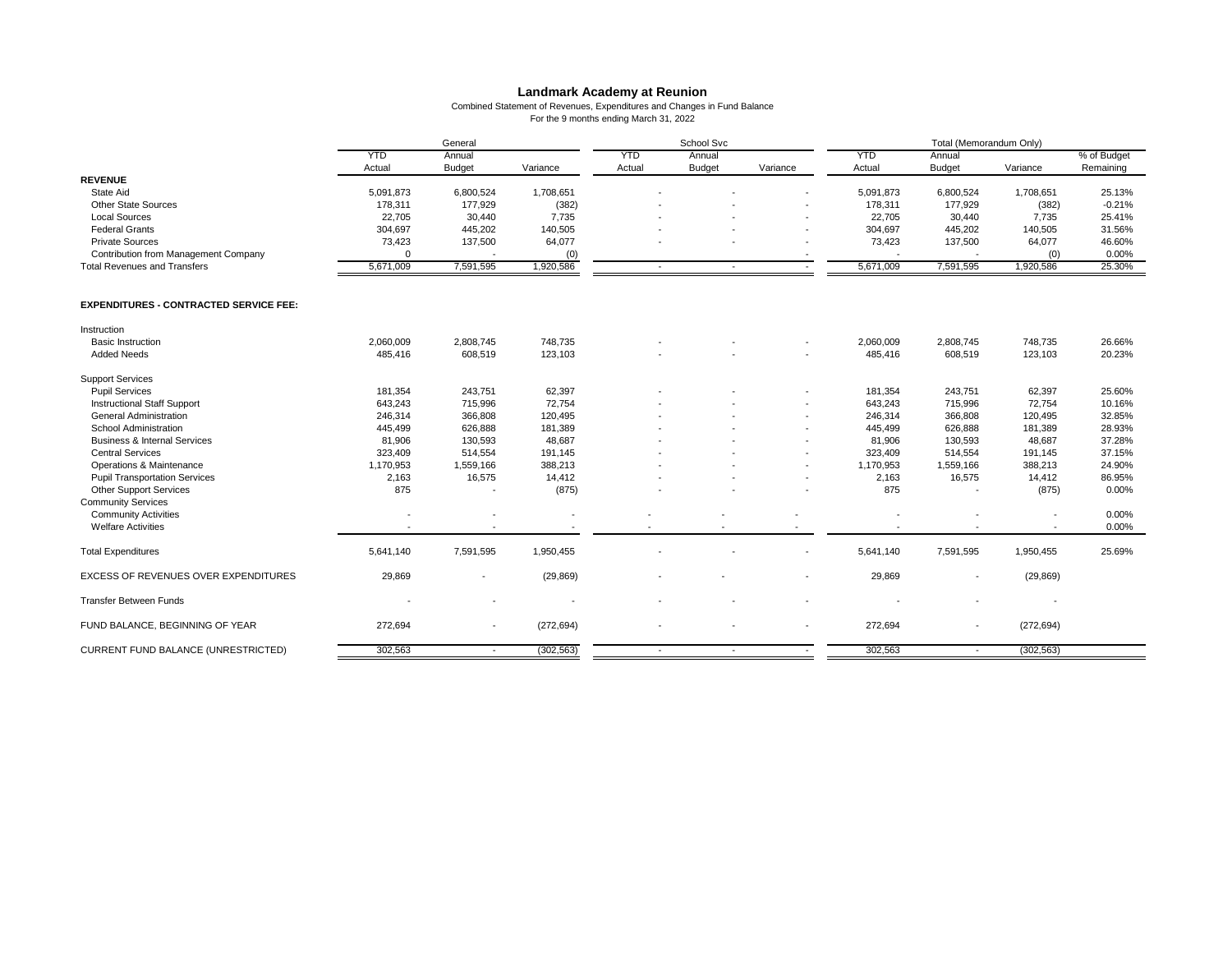|                                                                                | <b>YTD</b><br>Actual     | YTD*<br><b>Budget</b> | Annual<br><b>Budget</b> | COVID<br>Actual | COVID<br><b>Annual Budget</b> | <b>Excluding COVID</b><br>Actual | <b>Excluding COVID</b><br>Annual Budget |
|--------------------------------------------------------------------------------|--------------------------|-----------------------|-------------------------|-----------------|-------------------------------|----------------------------------|-----------------------------------------|
| <b>General Fund</b>                                                            |                          |                       |                         |                 |                               |                                  |                                         |
| <b>REVENUE</b>                                                                 |                          |                       |                         |                 |                               |                                  |                                         |
| State Aid                                                                      | 5,091,873                | 5,100,390             | 6,800,524               |                 |                               | 5,091,873                        | 6,800,524                               |
| <b>Revenue from State Sources</b><br>Revenue from Local Sources                | 178,311<br>22,705        | 133,448<br>22,830     | 177,929<br>30,440       |                 |                               | 178,311<br>22,705                | 177,929<br>30,440                       |
| Restricted-Federal 'Pass thru' Grants - Title II                               | 10,388                   | 8,790                 | 11,720                  |                 |                               | 10,388                           | 11,720                                  |
| Restricted-Federal 'Pass thru' Grants - IDEA                                   | 113,949                  | 68,844                | 84,270                  |                 |                               | 113,949                          | 84,270                                  |
| Restricted-Federal 'Pass thru' Grants - ESSER                                  | 180,360                  | 261,950               | 349,212                 | 180,360         | 349,212                       |                                  |                                         |
| Revenue from Private Sources                                                   | 71,159                   | 103,127               | 137,500                 |                 |                               | 71,159                           | 137,500                                 |
| Revenue from Pupil Activities<br><b>Total Revenue &amp; Other Transactions</b> | 2,264<br>5,671,009       | 5,699,379             | 7,591,595               | 180,360         | 349,212                       | 2,264<br>5,490,649               | 7,242,383                               |
|                                                                                |                          |                       |                         |                 |                               |                                  |                                         |
| <b>EXPENDITURES</b>                                                            |                          |                       |                         |                 |                               |                                  |                                         |
| <b>Basic Instruction</b><br>Salaries, Taxes, & Benefits                        | 1,779,425                | 1,787,950             | 2,215,237               | 163,615         | 165,130                       | 1,615,810                        | 2,050,107                               |
| <b>Local Meetings</b>                                                          | 6,277                    | 5,248                 | 7,440                   |                 |                               | 6,277                            | 7,440                                   |
| Printing and Binding                                                           | 8,438                    | 22,628                | 29,450                  |                 |                               | 8,438                            | 29,450                                  |
| <b>Teaching Supplies</b>                                                       | 22,799                   | 163,709               | 215,970                 |                 | 128,450                       | 22,799                           | 87,520                                  |
| <b>Textbooks</b>                                                               | 88,415                   | 86,370                | 103,547                 | 1,673           | 1,684                         | 86,741                           | 101,863                                 |
| Software & Equipment<br><b>Equipment Lease</b>                                 | 1,271<br>38,219          | 1,275<br>37,332       | 1,275<br>49,770         | 891             | $\overline{a}$                | 1,271<br>37,328                  | 1,275<br>49,770                         |
| Dues/Memberships                                                               | 11,752                   | 3,437                 | 4,080                   |                 | $\blacksquare$                | 11,752                           | 4,080                                   |
| Field trips                                                                    | 8,152                    | 41,101                | 54,800                  |                 |                               | 8,152                            | 54,800                                  |
| <b>Contracted Services</b>                                                     | 46,789                   | 21,933                | 29,246                  |                 |                               | 46,789                           | 29,246                                  |
| <b>Employment Expenses</b>                                                     | 13,956                   | 4,560                 | 6,075                   |                 | $\overline{a}$                | 13,956                           | 6,075                                   |
| Finger Printing & Background Checks                                            | 1,135                    | 2,336                 | 2,700                   |                 |                               | 1,135                            | 2,700                                   |
| <b>Board Funds</b>                                                             |                          | 26,253                | 35,000                  |                 |                               |                                  | 35,000                                  |
| Miscellaneous<br><b>Total - Basic Instruction</b>                              | 33,381<br>2,060,009      | 37,325<br>2,241,457   | 54,154<br>2,808,745     | 166,180         | 295,265                       | 33,381<br>1,893,830              | 54,154<br>2,513,480                     |
| <b>Added Needs</b>                                                             |                          |                       |                         |                 |                               |                                  |                                         |
|                                                                                |                          |                       |                         |                 |                               |                                  |                                         |
| <b>Compensatory Education</b><br>Salaries, Taxes, & Benefits                   | 158,279                  | 145,326               | 177,978                 | 11,471          | 4,826                         | 146,808                          | 173,152                                 |
| <b>Teaching Supplies</b>                                                       |                          | 10,598                | 11,520                  |                 |                               |                                  | 11,520                                  |
| <b>Equipment Lease</b>                                                         | 309                      |                       |                         | 309             |                               |                                  |                                         |
| Miscellaneous                                                                  | 63                       |                       |                         |                 |                               | 63                               |                                         |
| <b>Subtotal - Compensatory Education</b>                                       | 158,652                  | 155,924               | 189,498                 | 11,780          | 4,826                         | 146,871                          | 184,672                                 |
| <b>Special Education</b>                                                       |                          |                       |                         |                 |                               |                                  |                                         |
| Salaries, Taxes, & Benefits                                                    | 324,973                  | 333,160               | 414,200                 | 22,270          | 5,625                         | 302,703                          | 408,575                                 |
| <b>Instructional Services</b>                                                  | 267                      |                       |                         |                 |                               | 267                              |                                         |
| <b>Local Meetings</b>                                                          |                          | 285                   | 375                     |                 |                               |                                  | 375                                     |
| Workshops and Conferences<br><b>Teaching Supplies</b>                          | 183<br>861               | 840<br>1,426          | 1,116<br>1,780          |                 |                               | 183<br>861                       | 1,116<br>1,780                          |
| Software & Equipment                                                           | 480                      | 450                   | 600                     |                 |                               | 480                              | 600                                     |
| Dues/Memberships                                                               |                          | 308                   | 410                     |                 |                               |                                  | 410                                     |
| Miscellaneous                                                                  |                          | 405                   | 540                     |                 |                               |                                  | 540                                     |
| <b>Subtotal - Special Education</b>                                            | 326,764                  | 336,874               | 419,021                 | 22,270          | 5,625                         | 304,494                          | 413,396                                 |
| <b>Total - Added Needs</b>                                                     | 485,416                  | 492,798               | 608,519                 | 34,051          | 10,451                        | 451,365                          | 598,068                                 |
| <b>Pupil Services</b>                                                          |                          |                       |                         |                 |                               |                                  |                                         |
| <b>Occupational Therapist Services</b>                                         | 13,063                   | 19,970                | 27,120                  |                 |                               | 13,063<br>89,429                 | 27,120                                  |
| <b>Psychological Services</b><br>Speech Pathology                              | 89,429<br>68,944         | 81,334<br>64,239      | 108,336<br>86,770       |                 |                               | 68,944                           | 108,336<br>86,770                       |
| Other (Including Recess Aides)                                                 | 9,917                    | 17,000                | 21,525                  | 435             |                               | 9,482                            | 21,525                                  |
| <b>Total - Pupil Services</b>                                                  | 181,354                  | 182,543               | 243,751                 | 435             |                               | 180,919                          | 243,751                                 |
| <b>Instructional Staff Support</b>                                             |                          |                       |                         |                 |                               |                                  |                                         |
| Salaries, Taxes, & Benefits                                                    | 266,992                  | 267,312               | 349,042                 | 12,494          | 14,986                        | 254,498                          | 334,056                                 |
| <b>Local Meetings</b><br><b>Office Supplies</b>                                | 108<br>10,913            | 22<br>13,832          | 25<br>16,294            |                 |                               | 108<br>10,913                    | 25<br>16,294                            |
| Improvement of Instruction                                                     | 203,439                  | 136,479               | 227,216                 |                 |                               | 203,439                          | 227,216                                 |
| Professional Development                                                       | 5,089                    | 2,602                 | 6,796                   |                 |                               | 5,089                            | 6,796                                   |
| Library Books                                                                  |                          | 4,530                 | 5,250                   |                 |                               |                                  | 5,250                                   |
| Technology                                                                     | 29,257                   | 25,892                | 35,576                  |                 |                               | 29,257                           | 35,576                                  |
| Special Education                                                              | 20,965                   | 23,114                | 31,799                  |                 |                               | 20,965                           | 31,799                                  |
| Miscellaneous<br><b>Total - Instructional Staff Support</b>                    | 106,480<br>643,243       | 28,296<br>502,079     | 43,998<br>715,996       | 12,494          | 14,986                        | 106,480<br>630,749               | 43,998<br>701,010                       |
|                                                                                |                          |                       |                         |                 |                               |                                  |                                         |
| <b>General Administration</b>                                                  |                          |                       |                         |                 |                               |                                  |                                         |
| <b>Board of Education</b><br>Board of Education Administration                 | 45,833                   | 41,834                | 69,309                  |                 |                               | 45,833                           |                                         |
| Legal Fees                                                                     | 2,978                    | 1,872                 | 2,500                   |                 |                               | 2,978                            | 69,309<br>2,500                         |
| Audit                                                                          | 4,338                    | 4,464                 | 5,953                   |                 |                               | 4,338                            | 5,953                                   |
| Travel & Expense Staff                                                         | $\overline{\phantom{a}}$ | 378                   | 500                     |                 |                               | $\overline{\phantom{a}}$         | 500                                     |
| Insurance                                                                      | 7,719                    | 8,100                 | 10,800                  |                 |                               | 7,719                            | 10,800                                  |
| Miscellaneous                                                                  | $\blacksquare$           | 333                   | 445                     |                 |                               | $\blacksquare$                   | 445                                     |

#### **Landmark Academy at Reunion** For the 9 months ending March 31, 2022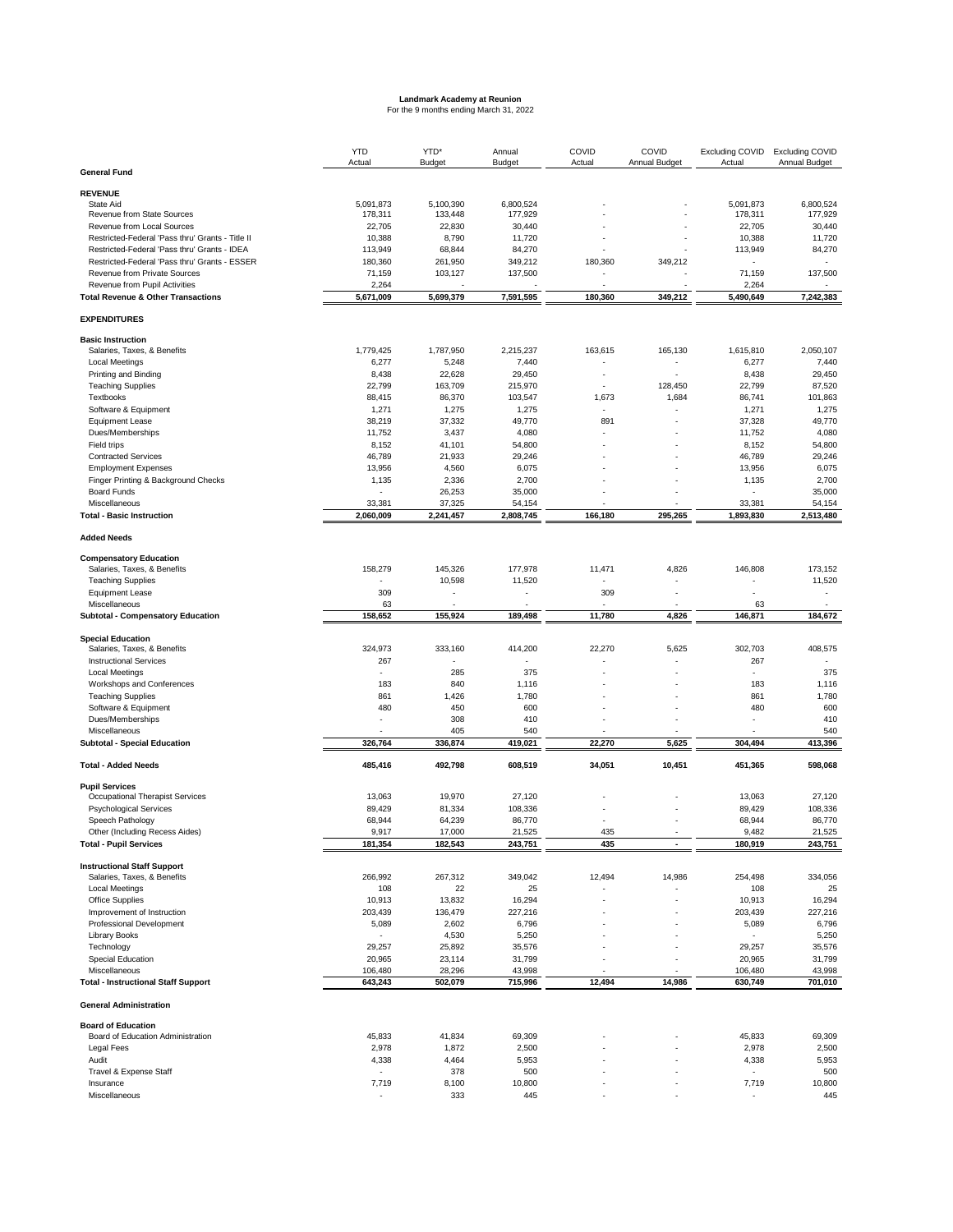| <b>Subtotal - Board of Education</b>                                            | 60,868          | 56,981                   | 89,507           | $\blacksquare$               |                | 60,868          | 89,507                          |
|---------------------------------------------------------------------------------|-----------------|--------------------------|------------------|------------------------------|----------------|-----------------|---------------------------------|
| <b>Executive Administration</b>                                                 |                 |                          |                  |                              |                |                 |                                 |
| <b>Executive Administration</b>                                                 | 60,405          | 55,134                   | 84,662           |                              |                | 60,405          | 84,662                          |
| Oversight Fee                                                                   | 125,041         | 144,480                  | 192,639          |                              |                | 125,041         | 192,639                         |
| <b>Subtotal - Executive Administration</b>                                      | 185,446         | 199,614                  | 277,301          |                              |                | 185,446         | 277,301                         |
| <b>Grant Procurement</b>                                                        |                 |                          |                  |                              |                |                 |                                 |
| <b>Subtotal - Grant Procurement</b>                                             |                 | $\blacksquare$           |                  | $\blacksquare$               |                | $\sim$          |                                 |
| <b>Total - General Administration</b>                                           | 246,314         | 256,595                  | 366,808          |                              |                | 246,314         | 366,808                         |
| <b>School Administration</b>                                                    |                 |                          |                  |                              |                |                 |                                 |
| <b>Office of the Principal</b>                                                  |                 |                          |                  |                              |                |                 |                                 |
| Salaries, Taxes, & Benefits                                                     | 212,630         | 204,703                  | 271,297          | 1,363                        | 1,250          | 211,268         | 270,047                         |
| <b>Local Meetings</b>                                                           | 5,954           | 7,180                    | 8,890            |                              |                | 5,954           | 8,890                           |
| Workshops and Conferences<br>Mailing                                            | 1,997<br>1,287  | 1,543<br>4,185           | 5,198<br>5,580   |                              |                | 1,997<br>1,287  | 5,198<br>5,580                  |
| Printing & Binding                                                              | 1,027           | 1,521                    | 2,025            |                              |                | 1,027           | 2,025                           |
| <b>Office Supplies</b>                                                          | 2,120           | 4,653                    | 6,200            |                              |                | 2,120           | 6,200                           |
| Dues/Memberships                                                                | 521             | 2,628                    | 3,500            |                              |                | 521             | 3,500                           |
| <b>Equipment Purchases</b>                                                      | 1,162           | ٠                        |                  |                              |                | 1,162           | $\sim$                          |
| <b>Contracted Services</b>                                                      | 1,824           | 1,539                    | 2,060            |                              |                | 1,824           | 2,060                           |
| <b>Employment Services</b>                                                      | 76              | $\overline{\phantom{a}}$ |                  |                              |                | 76              | $\blacksquare$                  |
| <b>Bank Charges</b><br>Miscellaneous                                            | 798<br>637      | 477<br>$\blacksquare$    | 640              | $\blacksquare$               |                | 798<br>637      | 640<br>$\overline{\phantom{a}}$ |
| Subtotal - Office of the Principal                                              | 230,032         | 228,429                  | 305,390          | 1,363                        | 1,250          | 228,670         | 304,140                         |
|                                                                                 |                 |                          |                  |                              |                |                 |                                 |
| <b>Other School Administration</b><br>Admissions & Other Administrative Support | 131,158         | 119,713                  | 200,843          | $\qquad \qquad \blacksquare$ |                | 131,158         | 200,843                         |
| Salaries, Taxes, & Benefits                                                     | 32,664          | 30,021                   | 38,765           | 85                           | 78             | 32,579          | 38,687                          |
| Advertising                                                                     | 47,300          | 59,521                   | 79,020           |                              |                | 47,300          | 79,020                          |
| <b>Local Meetings</b>                                                           | 503             | 378                      | 500              |                              |                | 503             | 500                             |
| Workshops and Conferences                                                       |                 | 287                      | 370              |                              |                |                 | 370                             |
| Printing & Binding                                                              | 407             | 1,400                    | 2,000            |                              |                | 407             | 2,000                           |
| <b>Office Supplies</b>                                                          | 91              |                          |                  |                              |                | 91              |                                 |
| Miscellaneous                                                                   | 3,345           |                          |                  |                              |                | 3,345           |                                 |
| <b>Subtotal - Other School Administration</b>                                   | 215,467         | 211,320                  | 321,498          | 85                           | 78             | 215,381         | 321,420                         |
| <b>Total - School Administration</b>                                            | 445,499         | 439,749                  | 626,888          | 1,448                        | 1,328          | 444,051         | 625,560                         |
| <b>Business &amp; Internal Services</b>                                         |                 |                          |                  |                              |                |                 |                                 |
| <b>Fiscal Services</b>                                                          | 78,707          | 71,839                   | 125,768          |                              |                | 78,707          | 125,768                         |
| <b>Internal Distribution Services</b>                                           | 3,199           | 2,920                    | 4,825            | $\blacksquare$               |                | 3,199           | 4,825                           |
| <b>Total - Business &amp; Internal Services</b>                                 | 81,906          | 74,759                   | 130,593          |                              | $\blacksquare$ | 81,906          | 130,593                         |
| <b>Central Services</b>                                                         |                 |                          |                  |                              |                |                 |                                 |
| <b>Information Services</b>                                                     | 26,849          | 24,506                   | 40,518           |                              |                | 26,849          | 40,518                          |
| <b>Staff/Personnel Services</b>                                                 | 147,896         | 134,991                  | 228,208          |                              |                | 147,896         | 228,208                         |
| <b>Data Processing Services</b><br><b>Other Central Services</b>                | 102,439         | 113,185                  | 175,993          |                              |                | 102,439         | 175,993                         |
| Miscellaneous                                                                   | 46,189<br>35    | 42,159                   | 69,835           |                              |                | 46,189<br>35    | 69,835                          |
| <b>Total - Central Services</b>                                                 | 323,409         | 314,841                  | 514,554          | $\blacksquare$               | $\blacksquare$ | 323,409         | 514,554                         |
| <b>Operations &amp; Maintenance</b>                                             |                 |                          |                  |                              |                |                 |                                 |
| <b>Internal Building Services</b>                                               | 18,982          | 17,686                   | 29,159           |                              |                | 18,982          | 29,159                          |
| Other Purchased Service (Janitorial)                                            |                 | 1,009                    | 1,330            |                              |                |                 | 1,330                           |
| Telephone                                                                       | 3,547           | 2,034                    | 2,715            |                              |                | 3,547           | 2,715                           |
| Gas                                                                             | 7,390           | 7,840                    | 8,925            |                              |                | 7,390           | 8,925                           |
| Electric                                                                        | 39,333          | 54,614                   | 72,075           |                              |                | 39,333          | 72,075                          |
| Water & Sewer<br>Waste & Trash Disposal                                         | 17,938<br>2,307 | 26,345<br>5,247          | 32,525<br>7,000  |                              |                | 17,938<br>2,307 | 32,525<br>7,000                 |
| <b>Building Maintenance &amp; Repair</b>                                        | 258,126         | 234,369                  | 307,312          | 4,801                        | 9,612          | 253,326         | 297,700                         |
| Equipment Maintenance & Repair                                                  | 2,397           | 4,797                    | 6,390            | $\blacksquare$               |                | 2,397           | 6,390                           |
| Lease of Building                                                               | 783,001         | 782,163                  | 1,042,880        | $\blacksquare$               |                | 783,001         | 1,042,880                       |
| Lease of Equipment                                                              | 4,225           | 5,265                    | 7,015            |                              |                | 4,225           | 7,015                           |
| Supplies                                                                        | 1,838           | 7,668                    | 10,219           |                              | 10,219         | 1,838           |                                 |
| <b>Equipment Purchases</b>                                                      | 15,868          | 11,803                   | 15,435           | 4,778                        | 3,285          | 11,090          | 12,150                          |
| Liability Insurance                                                             | 91<br>8,088     | 90<br>7,650              | 120              |                              |                | 91              | 120<br>10,200                   |
| Property Insurance<br>Safety & Security                                         | 7,326           | 4,295                    | 10,200<br>5,366  | 3,109                        | 4,066          | 8,088<br>4,217  | 1,300                           |
| Miscellaneous                                                                   | 495             | 500                      | 500              | $\qquad \qquad \blacksquare$ |                | 495             | 500                             |
| <b>Total - Operations &amp; Maintenance</b>                                     | 1,170,953       | 1,173,375                | 1,559,166        | 12,688                       | 27,182         | 1,158,265       | 1,531,984                       |
| <b>Pupil Transportation Services</b>                                            |                 |                          |                  |                              |                |                 |                                 |
| <b>Field Trips</b><br><b>Total - Pupil Transportation Services</b>              | 2,163<br>2,163  | 12,435<br>12,435         | 16,575<br>16,575 |                              |                | 2,163<br>2,163  | 16,575<br>16,575                |
|                                                                                 |                 |                          |                  |                              |                |                 |                                 |
| <b>Other Support Services</b>                                                   |                 |                          |                  |                              |                |                 |                                 |
| <b>Pupil Activities</b><br>Supplies                                             | 500             |                          |                  |                              |                | 500             |                                 |
| Miscellaneous                                                                   | 375             |                          |                  |                              |                | 375             |                                 |
| <b>Total - Pupil Activities</b>                                                 | 875             |                          |                  |                              |                | 875             |                                 |
| <b>Community Services</b>                                                       |                 |                          |                  |                              |                |                 |                                 |
| <b>Community Activities</b>                                                     |                 |                          |                  |                              |                |                 |                                 |
| <b>Total - Community Activities</b>                                             | $\sim$          | $\sim$                   | $\sim$           | $\blacksquare$               | $\sim$         | $\sim$          |                                 |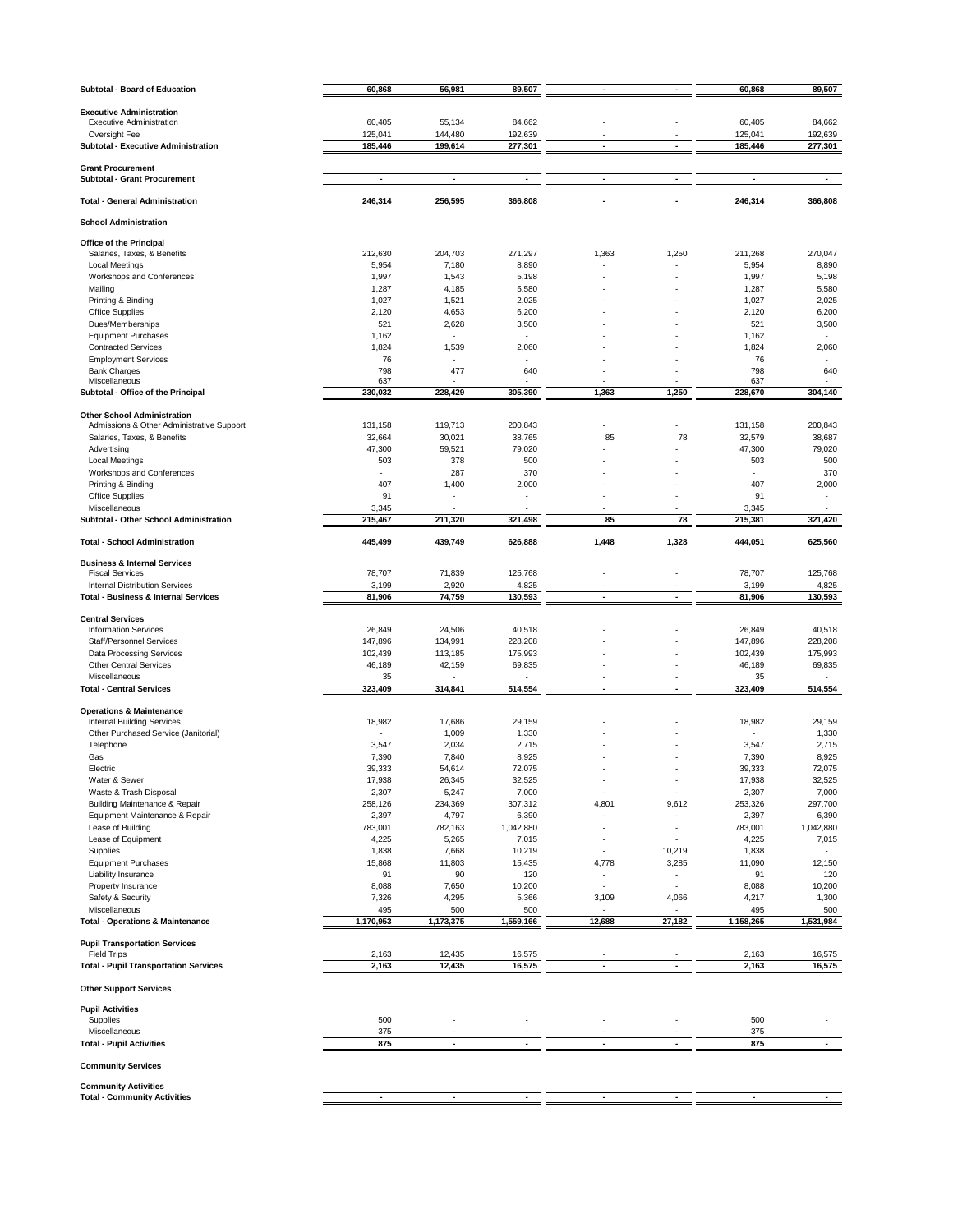| <b>Welfare Activities</b><br><b>Total - Welfare Activities</b>                          |           |           |           |                          |                          |           |           |
|-----------------------------------------------------------------------------------------|-----------|-----------|-----------|--------------------------|--------------------------|-----------|-----------|
| Outgoing Transfer to School Service Fund                                                |           |           |           | $\overline{\phantom{0}}$ | $\overline{\phantom{a}}$ |           |           |
| Total Expenditures & Other Transactions                                                 | 5,641,140 | 5,690,631 | 7,591,595 | 227,295                  | 349,212                  | 5,413,845 | 7,242,383 |
| <b>Revenues and Other Financing Sources Over</b><br>(Under) Expenditures and Other Uses | 29,869    | 8,748     |           | (46, 935)                | $\mathbf 0$              | 76,804    | (0)       |
| Beginning Fund Balance (7/1)                                                            | 272,694   |           |           | $\blacksquare$           | $\overline{\phantom{0}}$ | 272,694   |           |
| <b>Ending Fund Balance</b>                                                              | 302,563   | 8,748     |           | (46, 935)                |                          | 349,498   | (0)       |